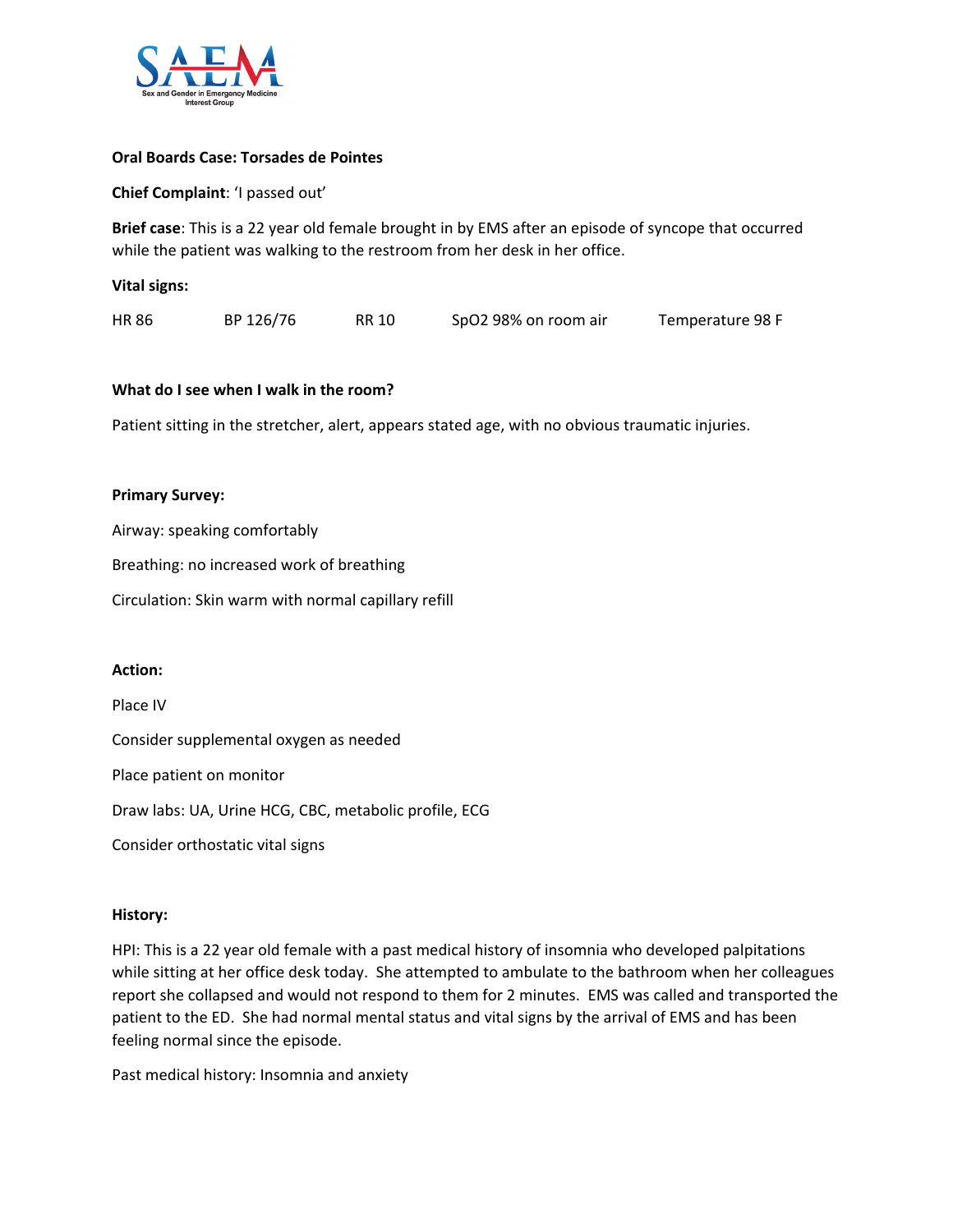

#### Past surgical history: None

Medications: Recently started on Seroquel QHS for insomnia by her psychiatrist

Allergies: None

Social history: Works as a paralegal; no tobacco or drug use; sexually active with her husband only.

Family history: The patient reports her brother also 'passes out' from time to time but otherwise no significant family history.

**Stimulus 1**: ECG (courtesy of ecglibrary.com)



#### **Examination:**

HEENT: normal

Chest/heart: normal

Abdomen: normal

Extremities: normal

Neuro: normal

Skin: normal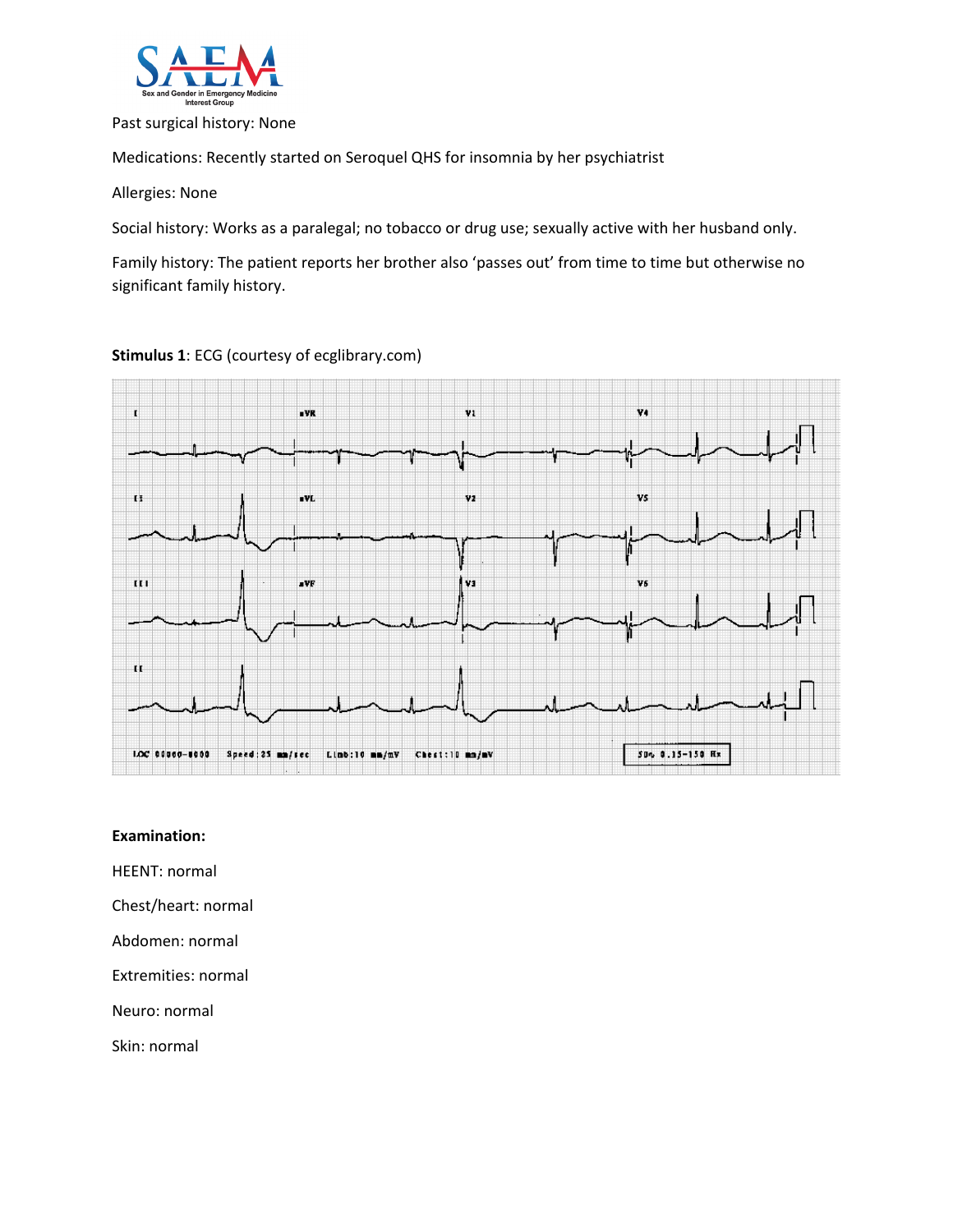

## **Patient reassessment**: Patient complains of palpitations and then becomes unresponsive.

#### **Monitor**:



#### **Primary survey reassessment**:

Airway: patent

Breathing: no spontaneous respirations

Circulation: No pulse – torsades de pointes on the monitor

#### **Critical Actions:**

Begin CPR

 $\overline{a}$ 

Attach pads and defibrillate at 200 J

Continue CPR and administer 2 g IV magnesium sulfate

Epinephrine 1 mg may also be administered IV

**Patient reassessment**: Patient has normal distal pulses and is in sinus tachycardia at 120 bpm on patient reassessment.

#### **Laboratory results (Normal range):**

| CBC        |                                                         |
|------------|---------------------------------------------------------|
| <b>WBC</b> | 12,000/mm3 (4500-10,000/mm3)                            |
| Hgb        | 12.5g/dL (Males 13.5-16.5 g/dL; Females 12.0-15.0 g/dL) |
| Hct        | 36% (Males 41-50%; Females 36-44%)                      |
| Platelets  | 115,000mm3 (100,000-450,000)                            |
| Segs       | 80% (54-62%)                                            |
| Lymphs     | 9% (24-44%)                                             |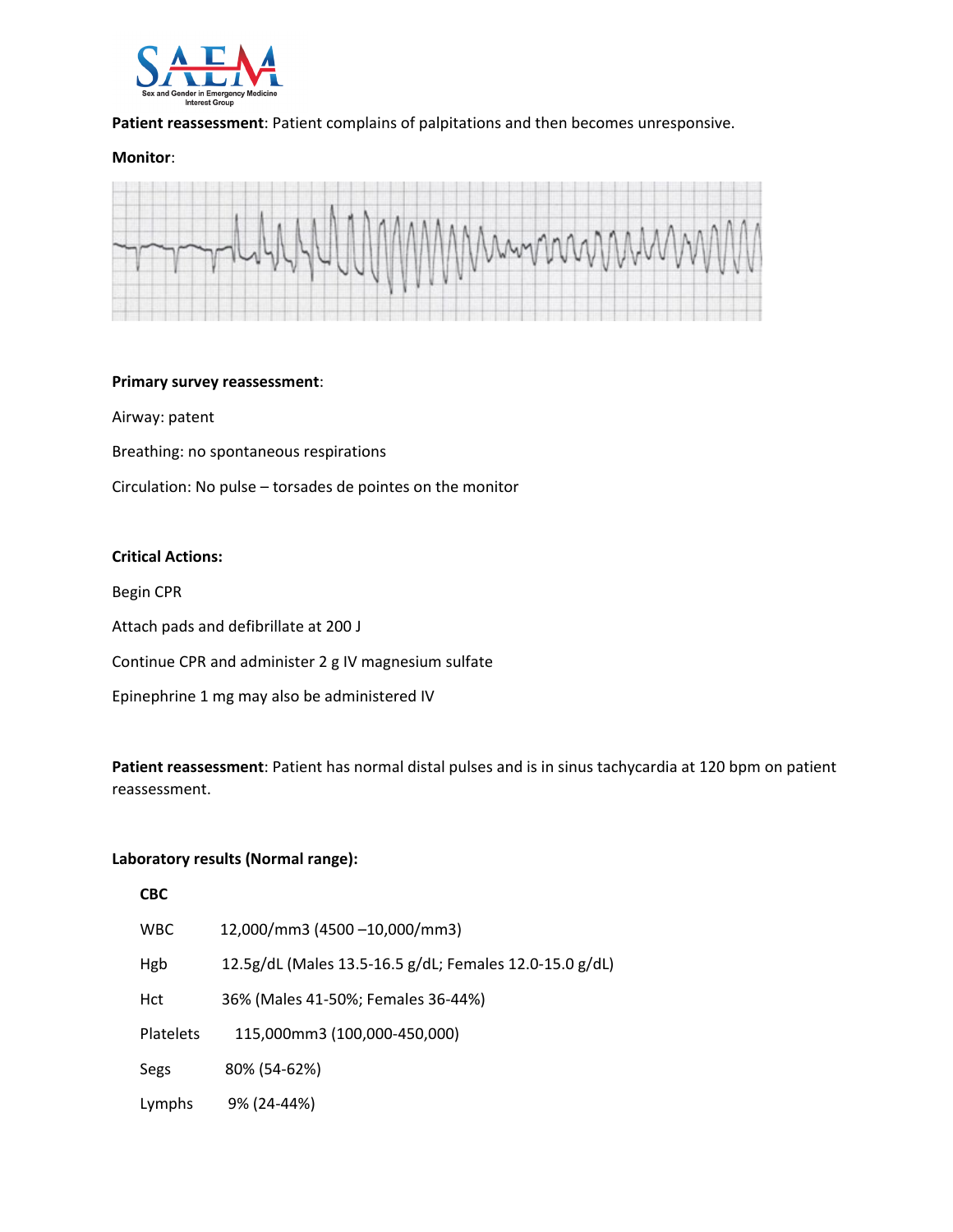

Monos 7% (3-6%)

# **Chemistry**

| Na+        | 135 mEq/L (135-147 mEq/L) |
|------------|---------------------------|
| K+         | 4.0 mEq/L (3.5-5.2 mEq/L) |
| $HCO3-$    | 20 mEg/L (19-25 mEg/L)    |
| $Cl-$      | 104 mEg/L (95-107 mEg/L)  |
| Glucose    | 162 mg/dL (60-110 mg/dL)  |
| <b>BUN</b> | 25 mg/dL (7-20 mg/dL)     |
| Creatinine | 1.1 mg/dL (0.5-1.4 mg/dL) |

# **Urinalysis**

| Color           | Yellow (Yellow: light pale to dark amber) |
|-----------------|-------------------------------------------|
| Sp Gravity      | 1.030 (1.005-1.025)                       |
| Glucose         | Negative $(< 130 \text{ mg/dL})$          |
| Protein         | Negative (Negative)                       |
| <b>Ketones</b>  | Negative (Negative)                       |
| LE              | Negative (Negative)                       |
| <b>Nitrites</b> | Negative (Negative)                       |
|                 | Leukocyte esterase Negative (Negative)    |
| <b>WBC</b>      | $0-2/HPF \leq 2/HPF$                      |
| <b>RBC</b>      | 0-2/HPF (<2/HPF)                          |
| <b>HCG</b>      | Negative (Negative)                       |
|                 |                                           |

# **Venous blood gas**

| рH               | 7.34 (7.32-7.42)       |
|------------------|------------------------|
| pCO <sub>2</sub> | 34 mm/Hg (38-52 mm/Hg) |

# **Liver panel**

AST 35 U/L (8-48 U/L)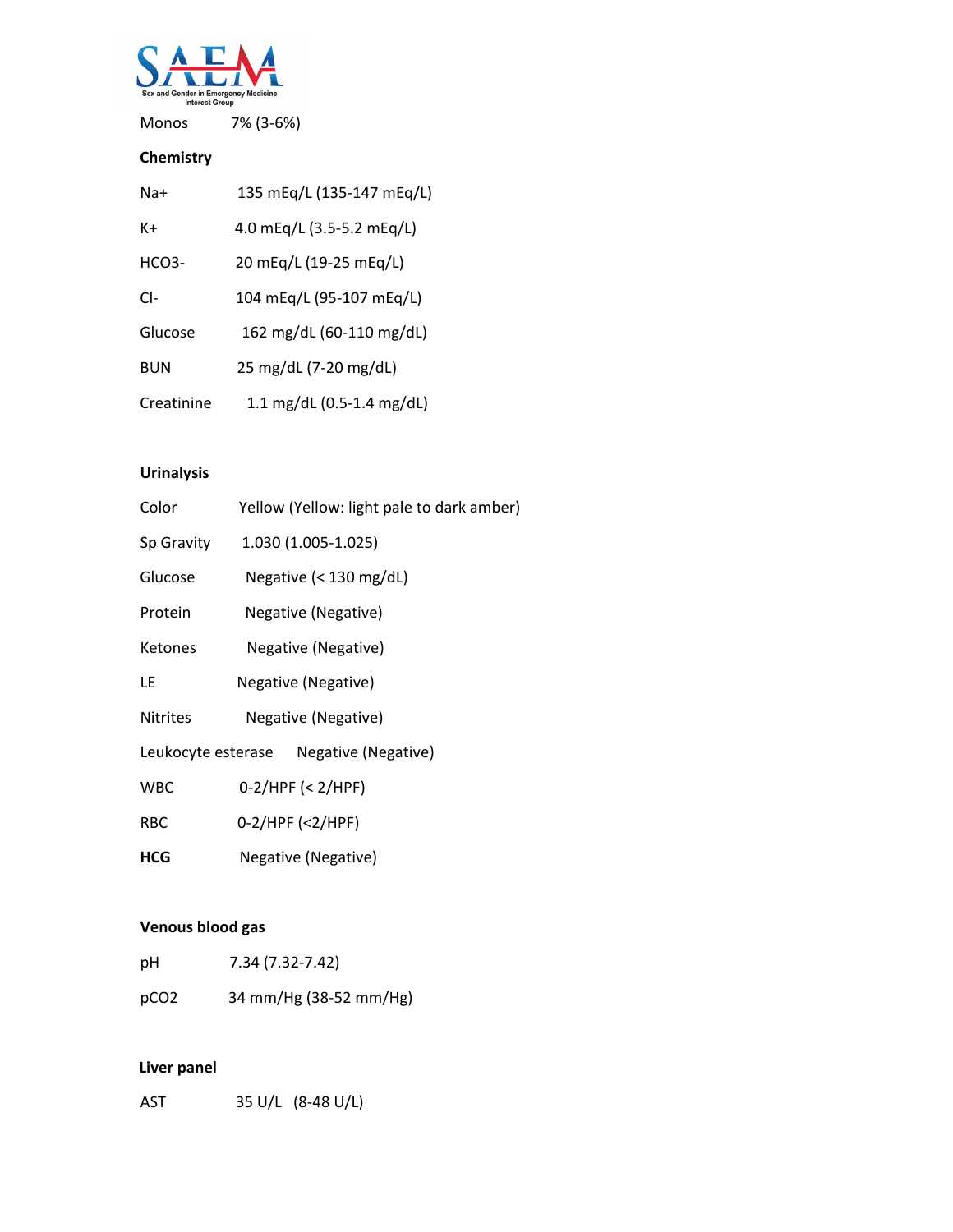

| ALT      | 38 U/L (7-55 U/L)                |
|----------|----------------------------------|
| Alk Phos | 60 U/L (45-115 U/L)              |
| T. Bili  | $0.8$ mg/dL $(0.1-1.2$ mg/dL $)$ |
| Albumin  | $4.0g/dL$ (3.5-5.0 g/dL)         |
| Protein  | $7.0$ g/dL 6.3-7.9 g/dL)         |
| Lipase   | 70 U/L (0-160 U/L)               |

#### **Coagulation Studies**

| <b>INR</b> | $1.0(0.8-1.2)$             |
|------------|----------------------------|
| <b>PTT</b> | 32 seconds (25-35 seconds) |

## **Troponin I** 0.01 ng/mL (less than 0.02 ng/mL)

## **Critical Actions:**

Identify long QT interval on baseline ECG.

Managed torsades de pointes with defibrillation, IV magnesium sulfate, and consider IV epinephrine for persistent arrhythmia.

Admit the patient to the ICU – identify concern for prolonged QT induced Torsades de Pointes – possible due to recent initiation of quetiapine for insomnia.

Update the patient's family members about her admission.

Contact the patient's PMD.

#### **Examiner Instructions:**

This is a case of drug-induced torsades de pointes, in a patient who may have familial long QT syndrome.

The patient has a family history of a brother with episodes of syncope, making underlying long QT a possibility. Antipsychotic agents such as quetiapine may cause prolonged QT due to blockade of potassium rectifier channels. Commonly used medications such as ondansetron can prolong the QT, thus increasing the risk of drug-induced torsades de pointes. While torsades de pointes is often selflimited, management should include CPR, cardioversion, epinephrine and magnesium sulfate IV.